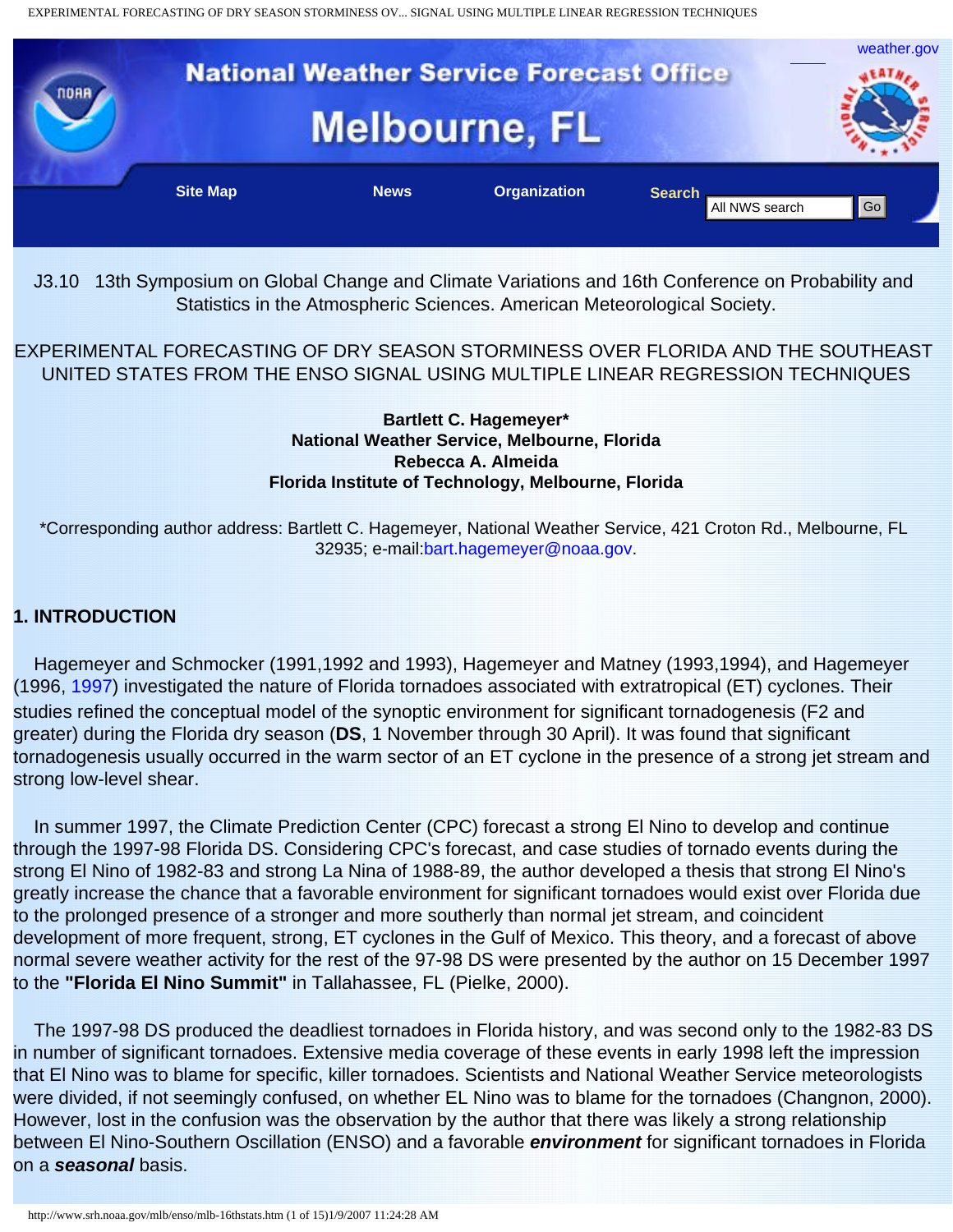Hagemeyer ([1998](http://www.srh.noaa.gov/mlb/sls19paper10-1.html)) summarized the striking similarities in tornado activity, location and strength of the mean jet streams, and mean sea level pressure (MSLP) anomalies over Florida between the 1982-83 and 1997-98 dry seasons. The authors noted the next step, beyond case studies of these significant events, should be statistical studies to validate the physical relationship between ENSO and regional severe weather forecast problems.

 The author completed a statistical investigation of the relationship between ENSO and dry season tornado parameters for Florida using multiple linear regression (MLR). The results showed skill in predicting above/ below normal DS tornado activity during strong El Nino/La Nina periods. However, the author came to realize that "storminess" or the passage of the parent ET cyclones, was a more relevant path to explore. Extratropical cyclones can be accompanied by severe thunderstorms with tornadoes, hail, and damaging winds, flooding rain, coastal flooding, strong gradient winds, and hazardous marine weather. A lack of ET cyclones can cause drought and wildfires. Both scenarios adversely affect the population and economy of Florida. The cumulative effect of the passage, or lack of passage, of ET cyclones characterizes the nature of a Florida dry season.

Hagemeyer ([2000a](http://www.srh.noaa.gov/mlb/12thclimate-bh.htm) [2000b](http://www.srh.noaa.gov/mlb/sls20-13.3.html)) developed a low pressure or "storminess" index that was an excellent proxy for dry season severe weather in Florida. Storminess accounts for both seasonal and day-to-day variability, and best represents the synthesis of the sensible weather effects of ENSO. The results showed considerable skill and confirmed a physical relationship between ENSO and ET cyclone frequency over Florida in the dry season. The results also suggested it may be possible to forecast above/below normal DS storminess in the Florida using MLR.



**Figure 1. Grids used for computation of storminess (A 24-35N 78-94W, B 24-31N 80-88W, and C 27-30N 80-83W).**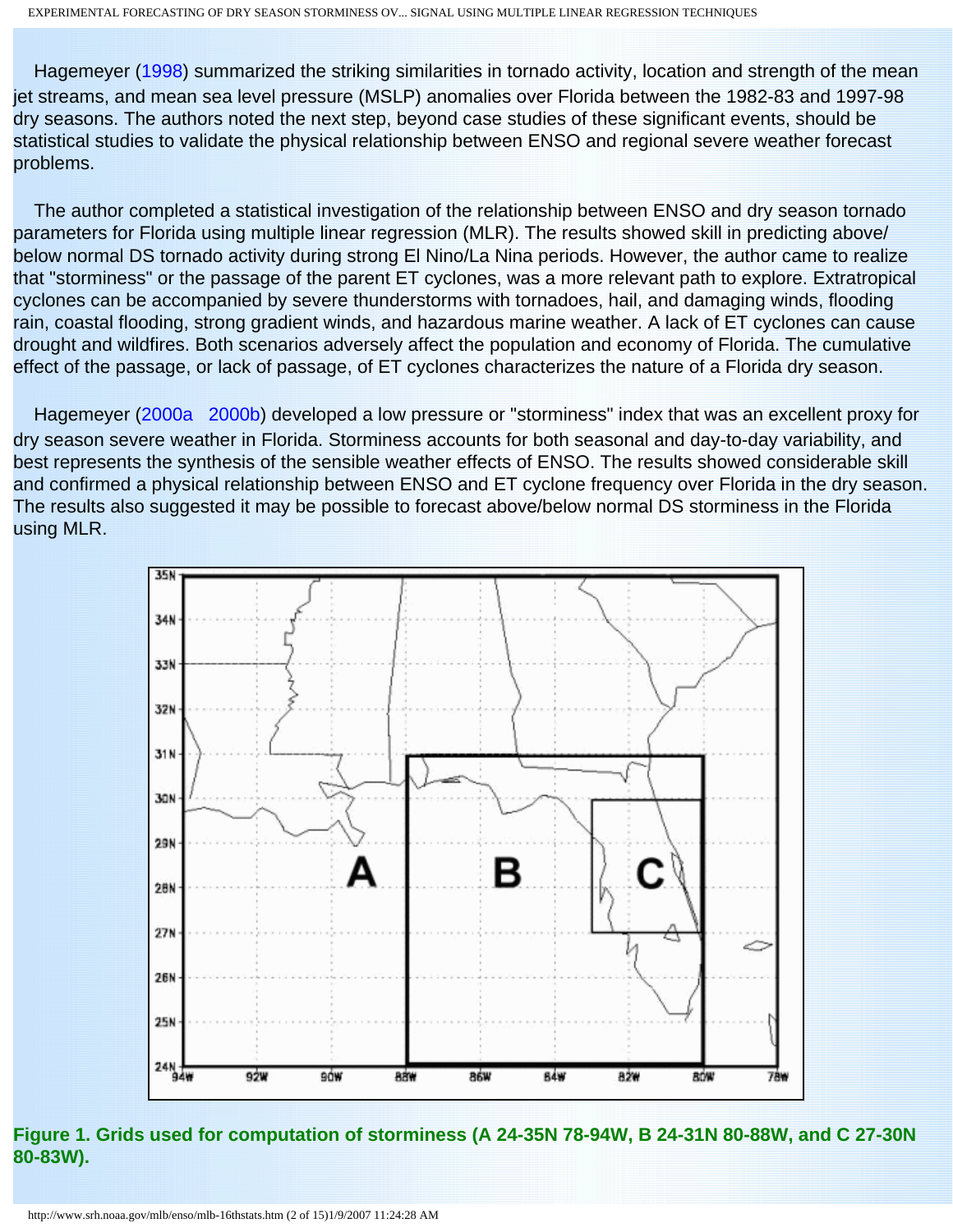Considerable progress has been made in understanding global teleconnections associated with ENSO (Trenberth et al. 1998). Indeed, ENSO's influence on mid-latitude storm tracks and the physical linkage of the influence are generally accepted. Trenberth et al. (1998), commenting on forecasting ENSO's influence said: "**...** *The need for regional specificity presents a particular challenge. Both the applications communities and the social science communities require regional information that is as detailed as possible. Yet predictability inherently becomes less on smaller space and timescales because the natural variability is larger."* This study is an extension of the author's previous work and a response to the challenge by Trenberth. The original study focused on the relationship of ENSO to storminess over Florida (area "B" on Fig. 1). This study will also examine the relationship for central Florida (area "C" in Fig. 1) and a larger region covering part of the southeast United States (area "A" in Fig. 1).

 The importance of seasonal forecasts can only increase as Florida's growing population becomes more sensitive to extreme weather events every year. There is a need to better understand seasonal variability, and there should be considerable value in seasonal forecasts of storminess as a proxy for hazardous weather. Improved knowledge of the influence of ENSO on Florida's weather, and a multi-threat consideration of ET cyclones can only help advance education, preparedness and mitigation efforts.

### **2. METHODOLOGY**

 The goal of this study is to predict DS storminess as far in advance as possible based on observed and forecast Nino 3.4 from the CPC (The Niño 3.4 Index represents the SST anomaly in degrees Celsius over the region bounded by 120°W-170°W and 5°S- 5°N.). Hagemeyer (2000a-b) found that Nino 3.4 may be a significant leading indicator of DS MSLP and storminess over Florida. A graph of Nino 3.4 and 3-month moving averages of Florida Grid (B) monthly MSLP anomaly (Fig. 2) illustrates the conceptual model of this study: some combination of 12 monthly independent Nino 3.4 predictor variables from the May preceding the DS through the April ending the DS (long horizontal line with arrows) would provide the best forecast of accumulated DS storminess (short horizontal line with arrows).



**Figure 2. Monthly Nino 3.4 and 3-month moving average MSLP anomaly for Grid B from January 1997 to May 1999. Nino 3.4 predictors are indicated by the long horizontal lines with arrows. The dry season**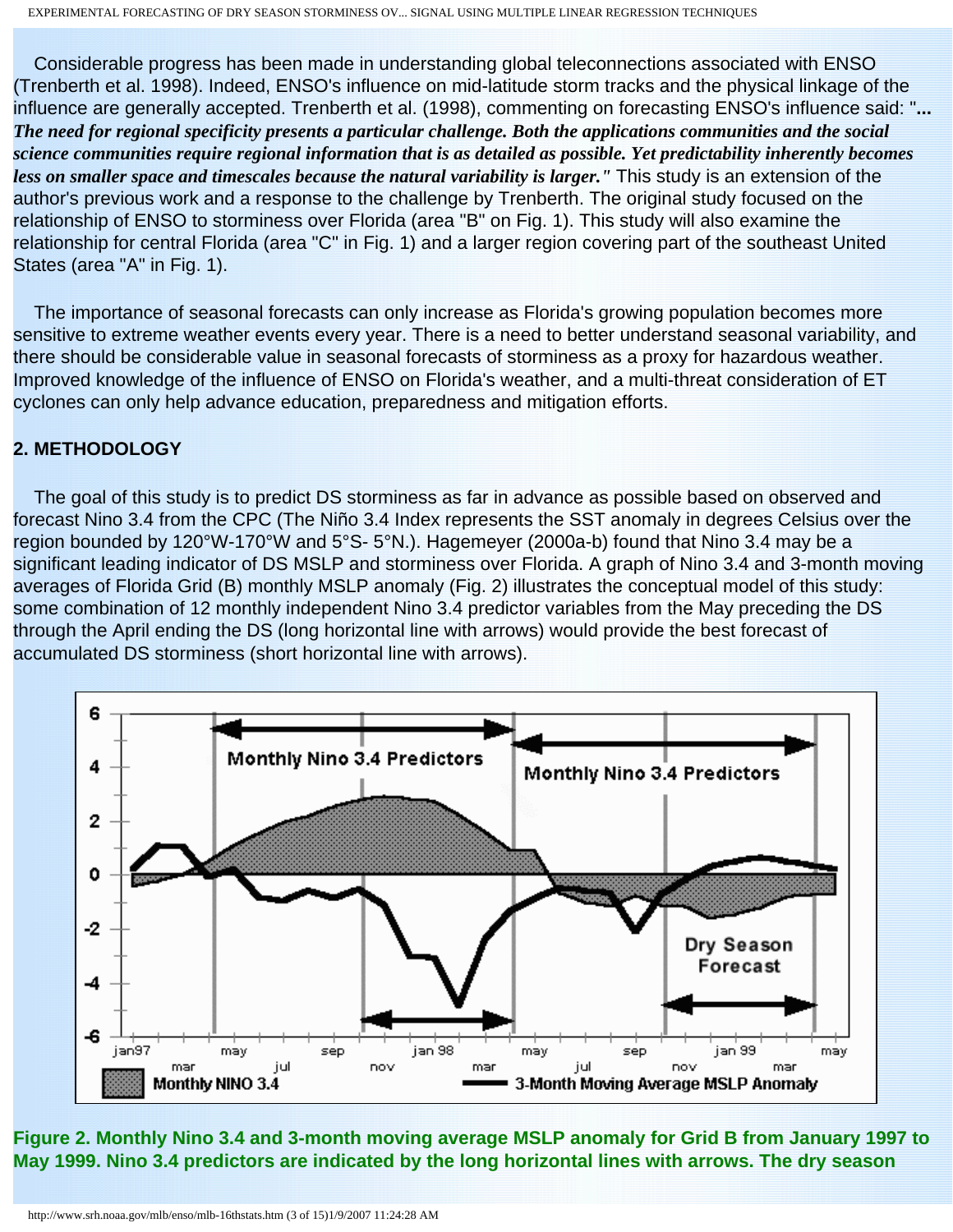### **forecast period is indicated by the short horizontal line with arrow.**

 Hagemeyer (2000a) found that the Florida response to ENSO typically began building in the fall and reached a maximum in mid to late winter. He also found that trends in ENSO were important and that there may be a 2 to 4-month lag between the peak in ENSO phase and the peak in Florida response. As the DS ends in Florida the trend is always toward a reduced influence of the westerlies, and an eventual decoupling of the influence of ENSO. This can take place much faster than the buildup during the transition into the DS. However, even in the historic El Nino years of 1982-83 and 1997-98 there were significant differences in the evolution of ENSO and the Florida response.

 Figures 3a-b show 14-day running means of daily MSLP for the 1988-89 (strong La Nina) and 1997-98 (strong El Nino) dry seasons (3a) and the 1982-83 and 1997-98 (strong El Nino's, 3b) dry seasons versus normal. The difference in mean MSLP between a strong El Nino and strong La Nina is evident in fig. 3a.In the 1982-83 DS (5b), daily MSLP remained at or above normal from early November to early January, then a period of increasingly violent storminess began and continued into April. In the 1997-98 DS (3b) storminess began in early November, reached a peak in February, and abated in March as the trend toward La Nina began. One only has to compare MSLP in mid March on Figure 3 to realize not all strong El Nino's evolve alike, although the accumulated impact of storminess during a DS is nearly identical. The ENSO signal should be examined as far ahead as reasonable before the start of the DS to get the longest lead time possible. The goal is not to forecast exactly when storms will occur during the DS, but to predict there will be a predisposition toward greater storminess than usual in the DS.

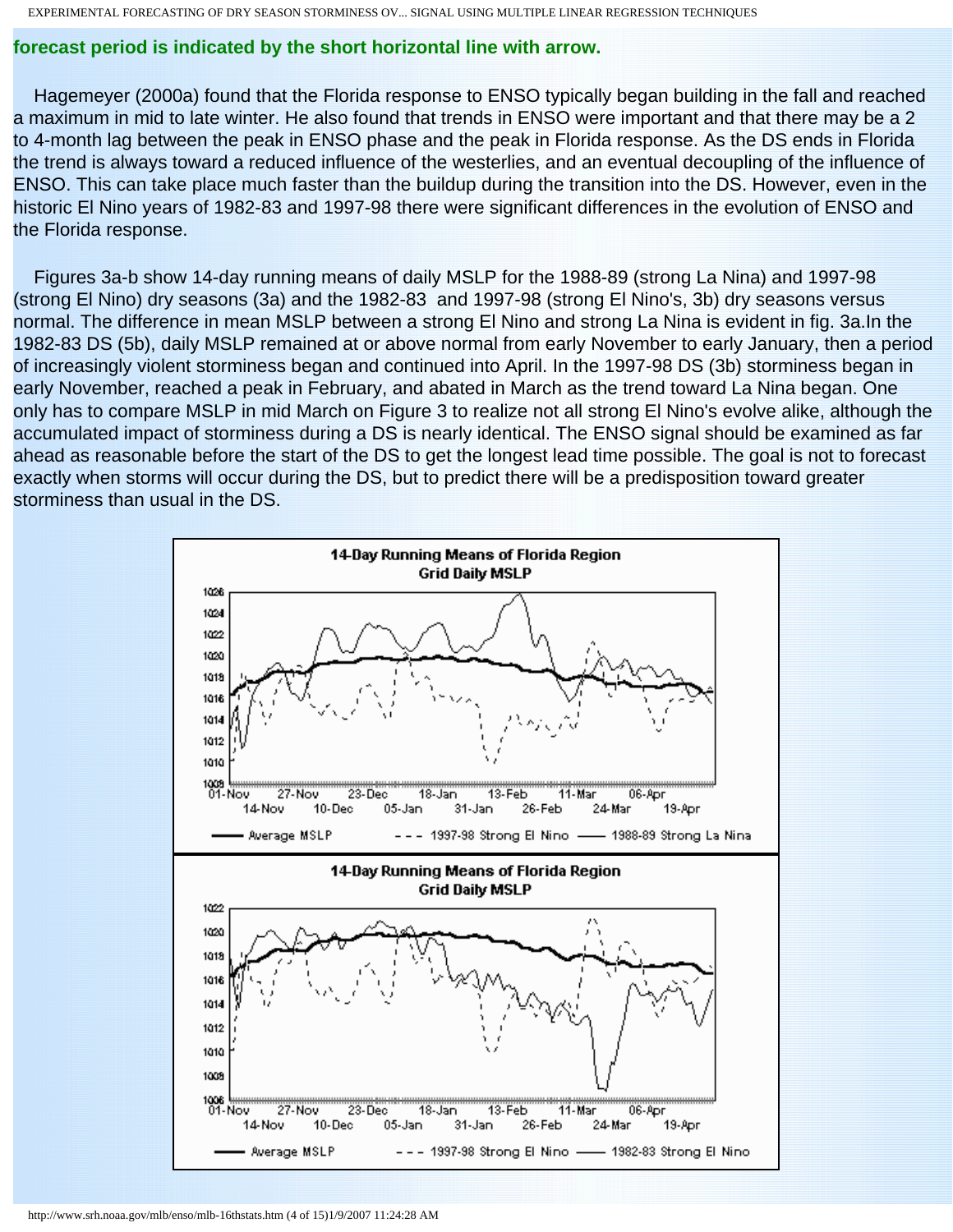**Figures 3a-b. Plot of 14-day running means of daily MSLP for Grid B for the 1988-89 and 1997-98 dry seasons (5a) and for the 197-98 and 1982-83 dry seasons. Normal MSLP is indicated by the heavy dark line.**

## **3. FORECAST DEVELOPMENT**

### *3.1 ENSO and MSLP Data*

 The predictor variables consist of a population of 12 monthly Nino 3.4 anomaly values from the CPC for the 41 seasons from May 1960 through April 2001. For example, the 1960-61 data set consisted of the 12 monthly Nino 3.4 anomaly values from May 1960 to April 1961 and so on. [The 492 values in the Nino 3.4 data set are](http://www.srh.noaa.gov/mlb/enso/images/16th-sup8.gif)  [approximately normally distributed](http://www.srh.noaa.gov/mlb/enso/images/16th-sup8.gif) (mean 0.1, median -0.1, mode -0.4, and a range of -2.09 to 3.01). Observations of daily mean MSLP from 1 November to 30 April for the 1960 to 2000 dry seasons (7421 observations from NCEP/NCAR reanalysis database) averaged over the three grids on Figure 1 were used to develop the storminess database. [The daily MSLP populations for all three grids were normally distributed](http://www.srh.noaa.gov/mlb/enso/images/16th-sup1.gif) and similar (Florida grid "B", mean 1018.5, range 993 -1035 mbs). Likewise, the mean daily dry season MSLP [averaged over the 41 dry seasons](http://www.srh.noaa.gov/mlb/enso/images/16th-sup4.gif) and mean [DS MSLP computed from 181 daily observations for 41 seasons](http://www.srh.noaa.gov/mlb/enso/images/16th-sup3.gif) for the 3 grids were similar.

#### *3.2 Storminess Conceptual Model and Calculation*

 A storm is defined as a minima in the daily mean MSLP 1012 mbs averaged over the applicable grid from 1 November to 30 April. The 1012 threshold developed in Hagemeyer (2000a) was used in this study due to its high correlation with significant severe weather and discrimination of the more significant ET cyclones. For example, only 473 of the 7421 days, or 6% of the MSLP data set were 1012 mbs, and likely responsible for 80% of significant dry season severe weather based on a sample from 1980 to 2000.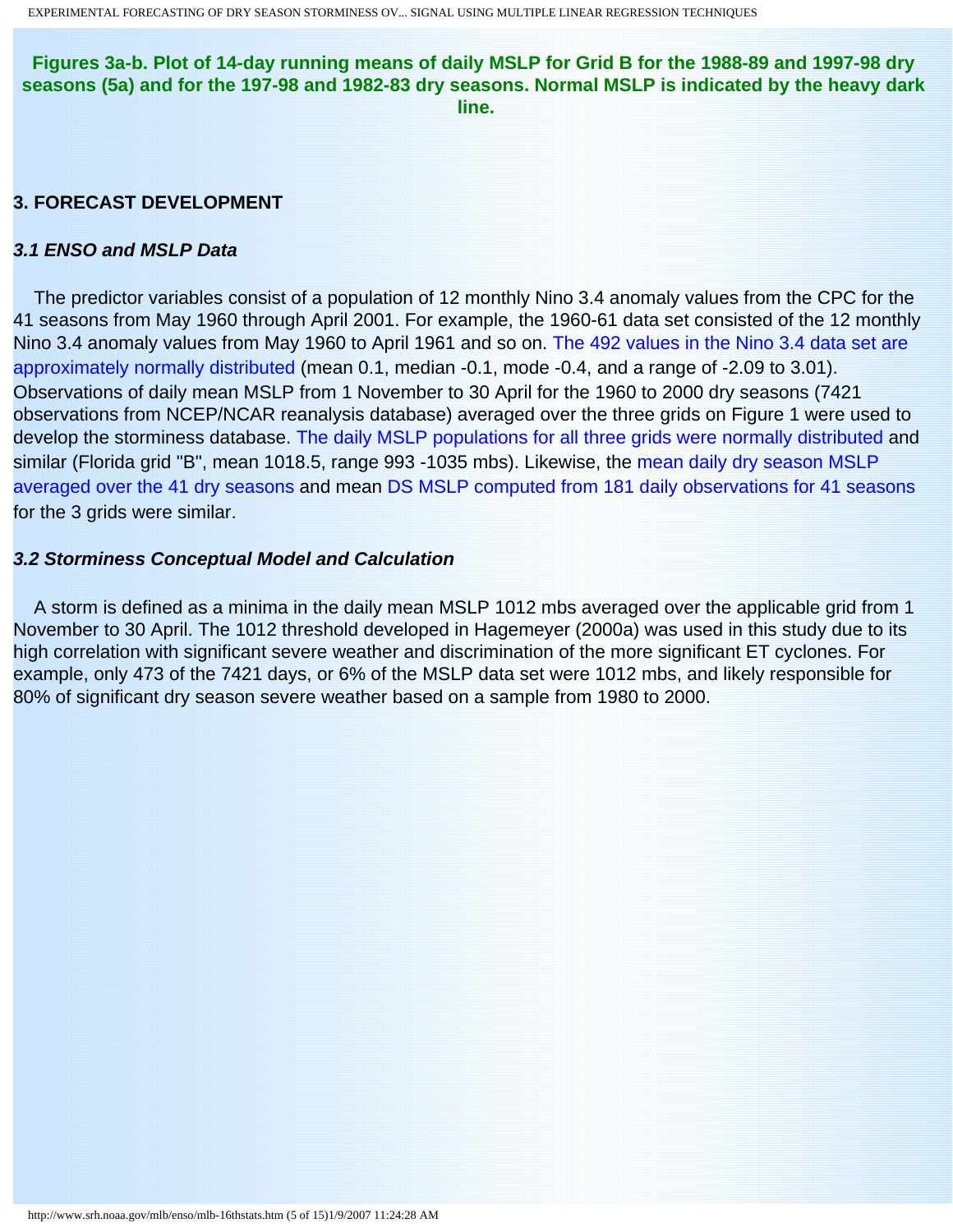

**Figure 4. Plot of daily MSLP illustrating the conceptual model of the passage of a storm through the Florida grid. MSLP was 1012 mbs on 6 days, but the minima is what is counted as one storm.**

 The conceptual model for measuring storminess is shown on Figure 4 (above) where the shaded area below the dashed 1012 mb threshold represents the passage of one storm. The storminess concept, its measurement, and accumulated impact over a DS are illustrated on Figures 5a-b. Figure 5a shows the daily Florida grid MSLP from 1 November 1997 to 30 April 1998 (strong El Nino) compared to normal. Each of the 18 minima at or below 1012 mbs (record storminess) are counted as one storm, and the accumulated seasonal storms are shown by the heavy dark line and compared to the normal accumulation (narrower dark line). In this case, every storm was associated with hazardous weather. Figure 5b shows the same information from 1 November 1999 to 30 April 2000 during a strong La Nina and a period of below normal storminess in Florida (5 storms). The lack of storminess resulted in drought and wildfires. Clearly there is significant seasonal variability in storminess likely related to the state of ENSO.

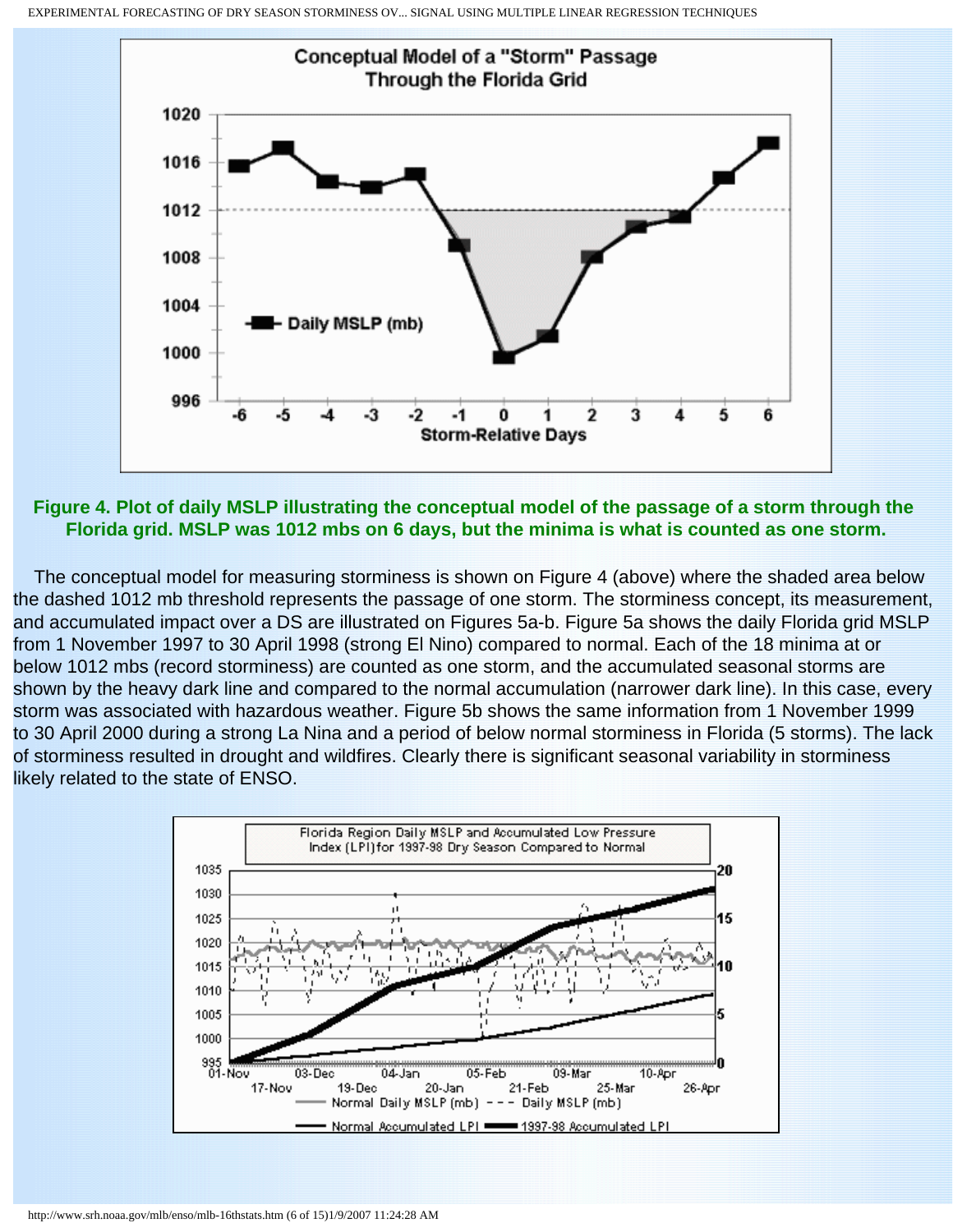

# **Figures 5a-b. Graphs of daily MSLP for the Florida grid (B) from 1 November to 30 April with normal MSLP indicated by the grey line, normal storminess by the dark thin line, and accumulated storminess by the heavy dark line for the 1997-98 (5a) and 1999-00 (5b) dry seasons.**

 The number of storms was computed for each DS from 1960-61 through 2000-2001 for all three grids. Storms resulting from late season tropical cyclones in November during a delayed onset of the dry season were removed from the sample. The frequency distribution of the [291 identified storms for the Florida grid](http://www.srh.noaa.gov/mlb/enso/images/16th-sup7.gif) was a reasonable approximation of a normally distributed population with a long tail (minimum 1, maximum 18, mean 7, and a median and mode of 6). The distributions for the other grids were similar.

 Not every MSLP minima represents the true passage of an individual ET cyclone. Sometimes, as in the case of 97-98 DS, Florida is affected by the passage of significant upper level disturbances in the westerlies superimposed on the overall low pressure regime. A characteristic of the passage of an ET cyclone or a significant upper level disturbance is a minima in (MSLP) in the grid. That is why an index of relative storminess is better than a simple count of ET storms passing over or near a region. The method in this study provides a complete measurement of influence in the regional grid. Figure 6 shows the computed DS storminess from 1960 to 2000 for all 3 grids.

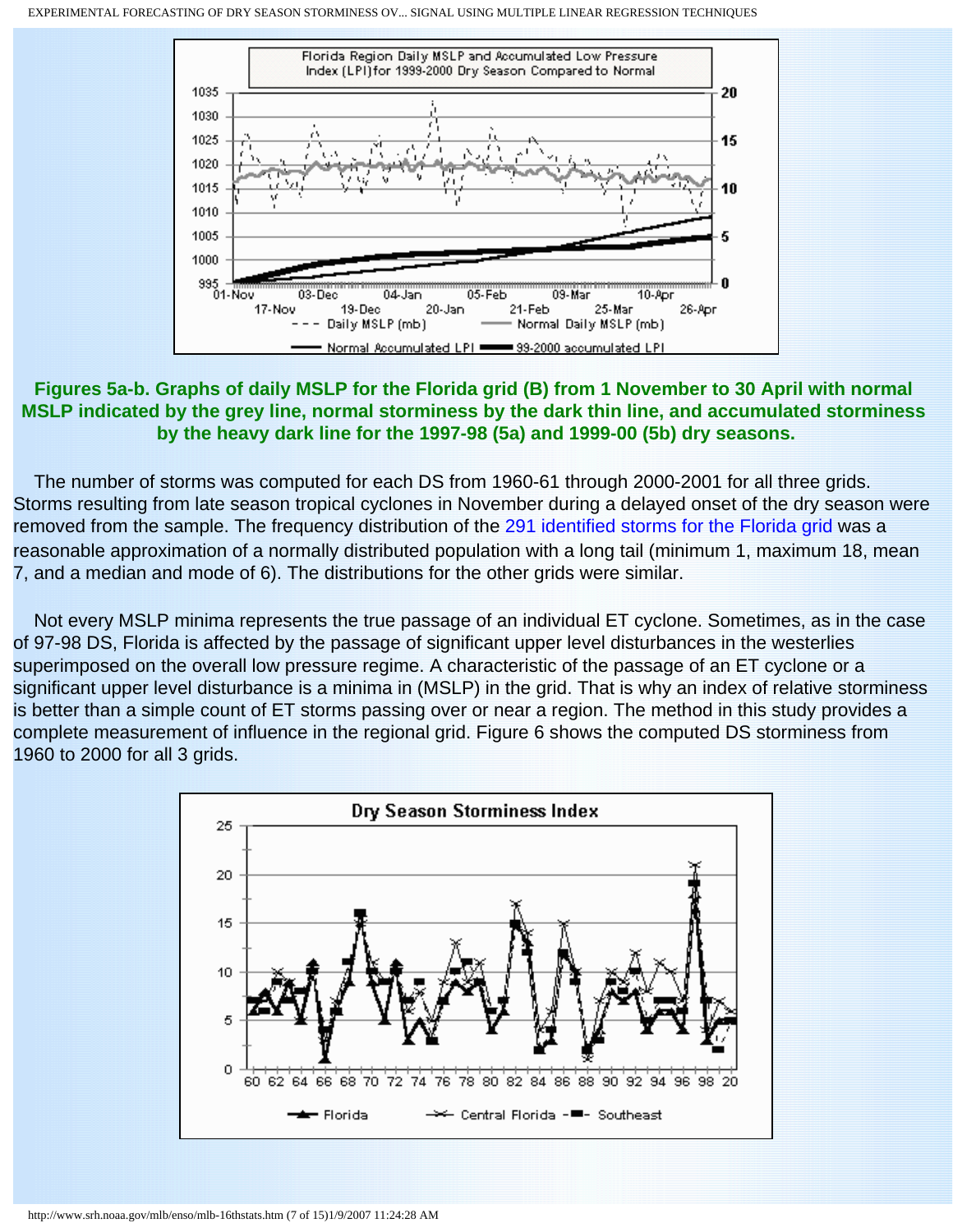### **Figure 6. Plot of the number of storms for the 1960-61 to 2000-01 dry seasons for grids A, B, and C on figure 1.**

 The season to season trends are very similar, as might be expected. Storminess for the three regions was closely correlated: regression of storminess of area B on area A **R2** =.81, area B on area C **R2** =.91, and area A on area B **R2** =.84. Any ET cyclone or disturbance moving through the largest grid would also affect the smaller grids. Differences in the number of storms across regions for a DS reflect the track and depth of the individual ET cyclone passing through the grids. Although a minima in MSLP may be reflected in all grids, there can be significant differences in associated weather impact.

#### *3.3 Forecasting Storminess*

 A scatter plot of the 492 Nino 3.4 observations plotted against the paired 41 dry season storminess observations is shown on Figure 7. The horizontal (y, Nino 3.4) and vertical (x, storminess) lines represent the means of their respective populations. There is an approximately linear, direct, relationship between these variables, and the population of each has an approximately normal distribution. This suggests that MLR techniques are appropriate. The basic premise of this study was that some combination of months from the population of Nino 3.4 would provide the best predictor(s) of DS storminess. To assess this, MLR was conducted on all possible combinations of monthly Nino 3.4 and associated DS storminess.



**Figure 7. Scatter plot of monthly Nino3.4 from May 1960 to April 2001 against storminess for the 1960-61 to 2000-01 dry seasons. The large black dots represent the mean 12-month Nino 3.4 plotted against the dry season storminess index.**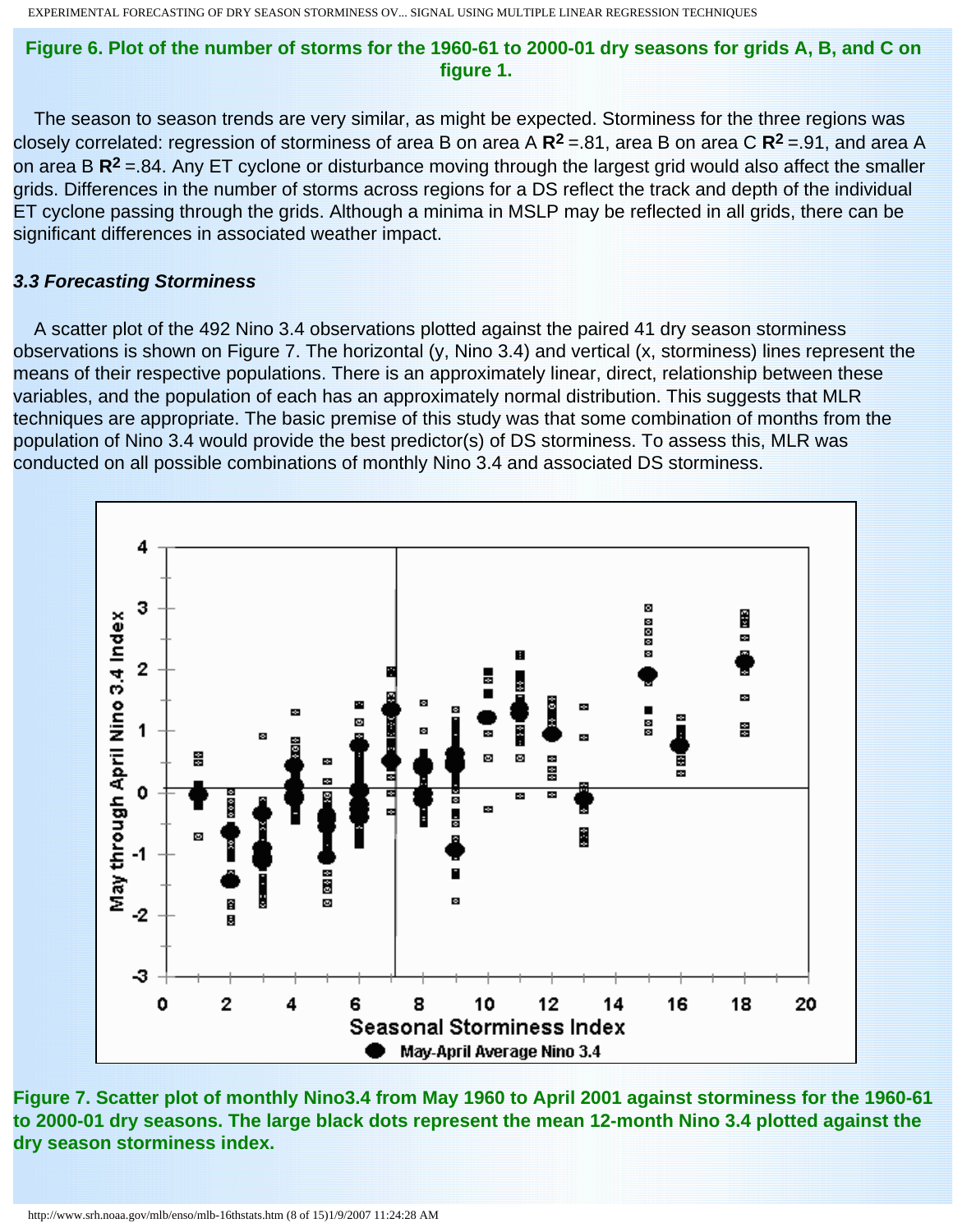The regression of all 12 monthly Nino 3.4 values on storminess (Equation 1) provided the best fit to the data (R**2**= 0.69, note: R**2** [cannot decrease as x variables are added\).](http://www.srh.noaa.gov/mlb/enso/images/16th-sup2.gif)

# Storminess  $_{(Nov-Apr)} = b + b_{May}(Nino3.4_{May}) + b_{Jun}(Nino3.4_{Jun})$  ....+  $b_{Apr}(Nino3.4_{Apr})$  (1)

Results were similar for the Southeast grid (**R2**=0.67), and central Florida grid (**R2**=0.66). To evaluate the accuracy and utility of Eq. (1), Taylor-Russell Diagrams (Stewart, 2000) were constructed from the results for all 3 grids (Figs. 8a,c,and d) for the 1960-2000 period. On these diagrams the criterion and decision cutoffs are set at normal seasonal storminess. The scatter plot show predicted DS storminess (x-axis) versus observed DS storminess (y-axis). These charts are designed to depict the uncertainty in the experimental predictions and assist in the decision making process. This type of chart can be applied to almost any policy problem where decisions must be made in the face of uncertainty.



**Figures 8a-f. Taylor-Russell diagrams of Equation 1 for the 1960-2000 period for grid B (8a), grid C (9c), and grid A (8d), and for the 1980-2000 period for grid B (8b). Diagrams for Eqs. 2 and 3 for grid B for the 1960-2000 period are shown as 8e and 8f respectively (see Stewart, 2000 for a detailed description of these charts).**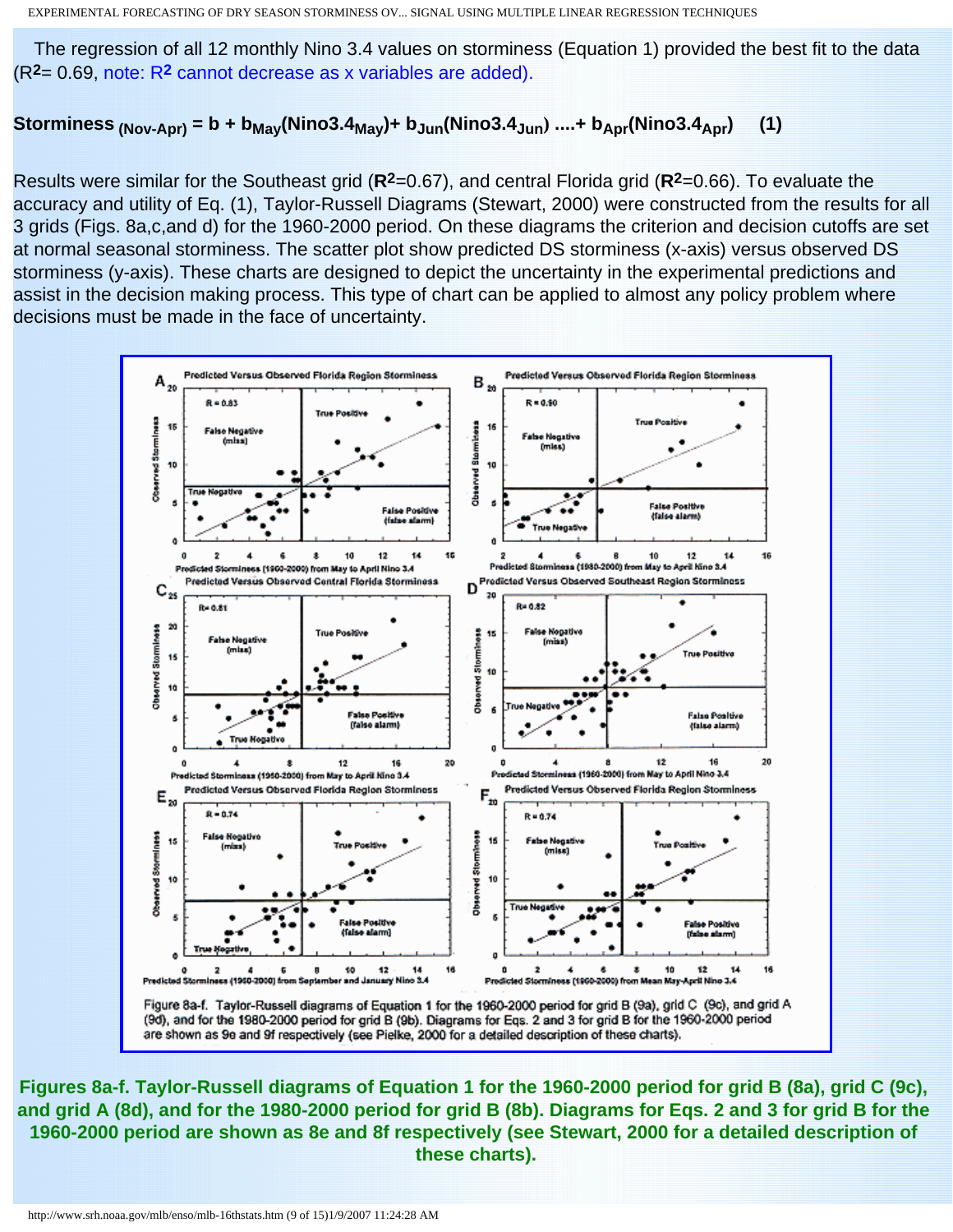The relationship between predicted and observed storminess is very strong, and generally similar for all three forecast areas. In all three cases there were very few occurrences of false negatives (misses) and false positives (false alarms). Significant skill at predicting above or below normal storminess based on ENSO is evident.

 Equation (1) was also run for the period 1980-2000 for each grid area. The relationship between ENSO and storminess was even stronger during this period (Southeast "A" **R2**=0.80, Florida "B" **R2**=0.82, and central Florida "C" **R2**=0.75). Figure 8b shows the Taylor-Russell diagram for the Florida grid (1 miss and 1 false alarm out of 21 forecasts). This period was marked by extremes of ENSO, more so than the previous 20 years, suggesting correlations may be stronger during extreme phases of ENSO

Equation (1) produced excellent results (passed F-test at F**.01** and t-test at **t.05**). However, regression

coefficients varied greatly from variable to variable (range from -6.9 to +6.1), and four of 12 were negative, violating known physical relationships between storminess and ENSO. For example, January Nino 3.4 had a direct relationship to storminess (+, increasing Nino 3.4 increases storminess) and February had an indirect relationship (-, increasing Nino 3.4 reduces storminess) making no physical sense. These findings suggest that the X predictors suffer from Multicollinearity and serial correlation. For example, regressing December Nino 3.4 on the following February Nino 3.4 produces a highly significant **R2** = 0.89, [so that a given month's Nino 3.4 is a](http://www.srh.noaa.gov/mlb/enso/images/16th-sup9.gif)  [good predictor of the next few months.](http://www.srh.noaa.gov/mlb/enso/images/16th-sup9.gif) This makes several predictor variables completely redundant, and Eq. (1) contains more independent predictor (X) variables than necessary. The fact that results were so good is an indication of the strong relationship between ENSO and storms and the ability of the MLR to force redundant X's to give Y.

 When more than two Nino 3.4 predictor variables were regressed on storminess, one regression coefficient became negative, violating the physical relationship. The best combination of two monthly Nino 3.4 variables and storminess was September and January [\(Equation 2, R = .74, F-test significant at F](http://www.srh.noaa.gov/mlb/enso/images/16th-sup10.gif)**.01**, and t-test significant

[at t](http://www.srh.noaa.gov/mlb/enso/images/16th-sup10.gif)**.005**).

 $Storminess<sub>(NOV-APR)</sub> = b + b<sub>Sep</sub>(Nino3.4<sub>Sep</sub>) + b<sub>Jan</sub>(Nino3.4<sub>Jan</sub>)$  (2)

 Equation (2) makes good physical sense as it has been observed that there is a several month lag between Nino 3.4 trend and Florida response going into the dry season. September is a leading indicator of November to December storminess and January confirms the ENSO trend through the dry season.

 To simplify the ENSO signal further, linear regression was done on the 12-month *average* of May to April Nino 3.4 and storminess (Equation 3).

Storminess  $_{(NOV-APR)} = b + b_{Mean\ May\ to\ April}(Nino3.4 \text{ Mean\ May\ to\ Apr})$  (3)

The results from [Equation 3 \( R = .74, F-test significant at F](http://www.srh.noaa.gov/mlb/enso/images/16th-sup12.gif)**.01**, and t-test significant at t**.005**) were remarkably

similar to Eq. (2). The Taylor-Russell diagrams for Equations 2-3 are shown on Figs. 8e-f. The results are, for all intents, the same. In comparing Figures 8e and 8f with 8a, all for the Florida grid, it's clear that 8a provides a better fit. The number of misses and false alarms are similar; Figs. 8e and 8f have a few more misses of greater magnitude. All equations are very close in predicting above/below normal storminess, but EQs. (2) and (3) violate no statistical guidelines or physical relationships and have 20 and 40 times as many observations as variables, respectively, compared to Eq. (1) with less than 4, and have the additional virtue of simplicity.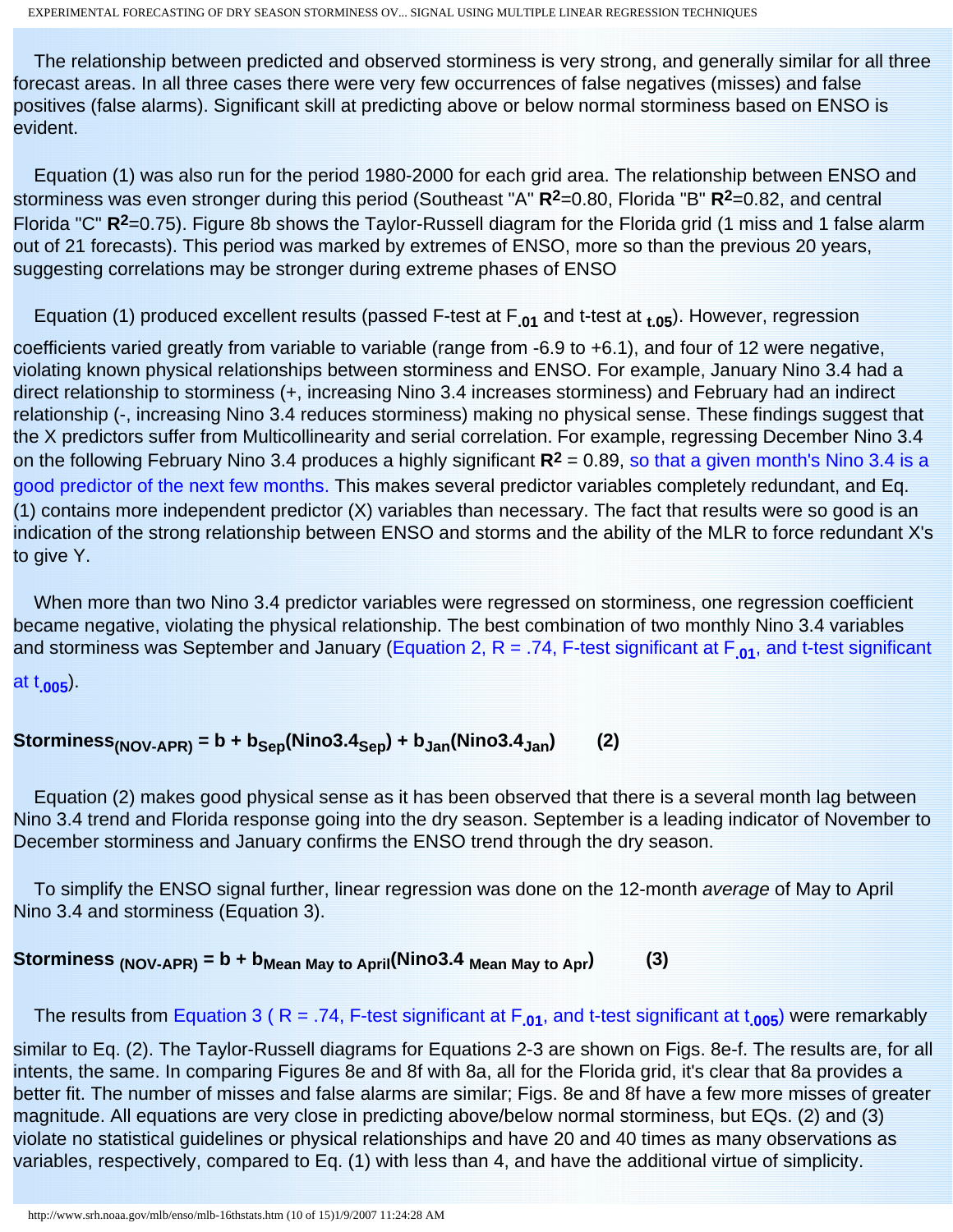Forecasts using Equations 1, 2, and 3 for 2001-02 Florida grid DS storminess, based on observed May to August and predicted September to April Nino 3.4 made on 21 September 2001, all predicted seven storms.

A comparison of the [distribution of the residual errors for EQs. 1-3](http://www.srh.noaa.gov/mlb/enso/images/16th-sup13.gif) showed they were all approximately normally distributed and that Eqs. 2 and 3 had a greater range of errors (Eq. 1: -4 to +5 storms, 20 of 41 or 49% +/-1, Eq. 2: -7 to +6 storms, 23 of 41 or 56% +/-1, and Eq. 3: -6 to +6 storms, 25 of 41 or 61% +/-1). [The two](http://www.srh.noaa.gov/mlb/enso/images/16th-sup11.gif)  [most significant forecast outliers occurred in 1966-67 \(fewest storms, weak La Nina\) and 1969-70 \(2](http://www.srh.noaa.gov/mlb/enso/images/16th-sup11.gif)<sup>nd</sup> most storms (16), 9<sup>th</sup> ranked moderate El Nino). When these two seasons are removed and MLR completed for the 1970-2000 period, results are better (Eq. 1 **R2=** 0.76, Eq. 2. **R2=**0.59, and Eq. 3 **R2=**0.58, all significant at **F.01** and **t.005**).

 The relationship between ENSO and Florida storminess is not just a simple linear one where ENSO controls storminess entirely, but more likely a complex relationship complicated by nonlinear interactions with other systems. However, it is likely ENSO is the dominant system, especially during extreme phases. Over a restricted range of x and y (-3 to +3 and 0 to 20), a linear model seems reasonable. More study of significant outliers such as the 1966-67 and 1969-70 seasons is planned to look at other teleconnections that might be involved. There is significant confidence in predicting above/below normal regional storminess from Nino 3.4. However, the most important challenge is that the Nino 3.4 forecast is accurate!

# **4. ENSO AND STORM INTENSITY**

 Clearly, the relationship between overall storminess and ENSO is highly significant. But, is the strength of individual storms in a DS related to ENSO? Anecdotal evidence from past strong El Nino's suggests this may be so. Regression of monthly Nino 3.4 on mean DS MSLP as in EQs. 1-3 revealed correlations of lesser significance than for storminess, but DS MSLP was much lower for some strong to moderate El Nino's. To investigate the relationship, the lowest observed daily MSLP in each grid for each DS (most intense storm, Figure 9) was regressed on Nino 3.4 as in EQs. 1-3. All of the results failed significance tests.



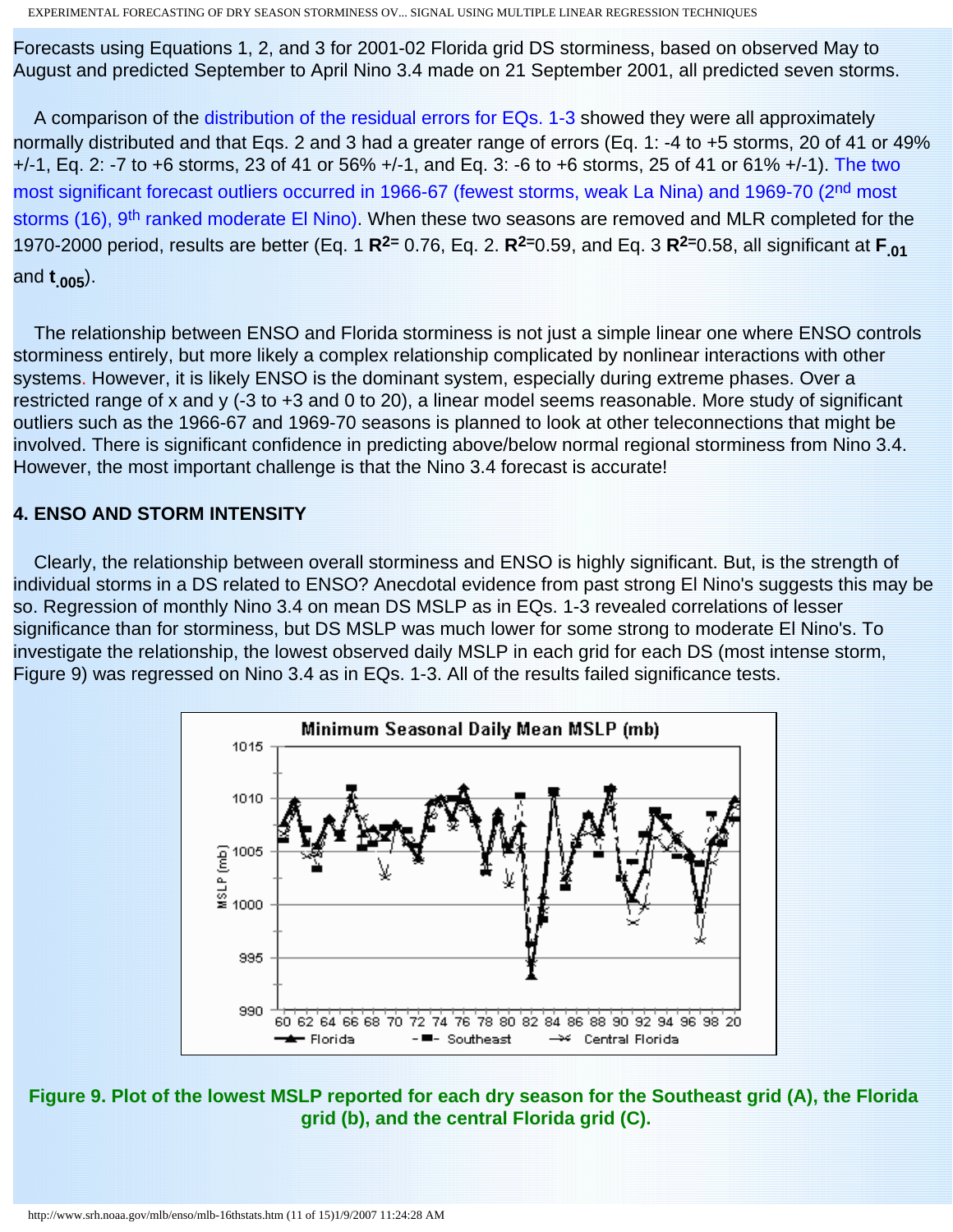It is clear there are significant differences in DS MSLP and the lowest MSLP recorded in the 1960-80 and the 1980-2000 periods. Indeed, seven of the 10 storms with the lowest MSLP occurred during the 1982-1997 dry seasons. Regressions of lowest DS MSLP on Nino 3.4 for 1980-2000 revealed that the correlation between the strongest storm in a season and ENSO was not statistically significant (Eq.1: **R2**=0.57 - failed F and t tests, Eq. 2: **R2**=0.33 - significant at F**.05**, failed t-test, Eq. 3: **R2**=0.31 significant at F**.05** and t**.01**) although the 3 most

intense storms occurred in the 3 strongest El Nino's during the period. A look at the most intense high pressure systems revealed that 4 of the top 5 anticyclones have occurred since 1987. Highest seasonal pressure did not have a significant correlation with ENSO, however the top 5 anticyclones occurred during conditions ranging from moderate/strong La Nina to weak El Nino.

Will the trend of extremes in storminess evident in the past 20 years continue, or will we enter a different state? Comparing the 1960-80 and 1980-2000 periods suggests ENSO may be superimposed on an even larger scale phenomenon. Examining these cases may provide further insight into storminess issues.

 Maps of mean MSLP with storm tracks for the 4 storms with the lowest MSLP recorded in the central Florida grid ( C ) from 1960-2000 are shown as Figs. 10a-d. The map for 00 UTC 17 March 1983 (lowest gridded MSLP) [\(10a\)](http://www.srh.noaa.gov/mlb/enso/images/16th-10a.gif) shows an intense ET cyclone in the northeast Gulf of Mexico. This storm was also ranked #1 in normalized departures from climatology by height anomaly since 1948 by researchers at Penn State (http:// eyewall.met.psu.edu/ranking/variable.html).This storm occurred during an extremely stormy period in Florida history under very strong El Nino conditions. However, **Storm Data** showed a limited impact for a storm of this magnitude (several F2 tornadoes with injuries). It is likely this storm had a much greater impact on Florida and will be investigated by searching news clippings and Florida NWS office's records.



**Figures 10a-d. Maps of MSLP with storm tracks of the four most intense storms as measured in the central Florida grid (C). Fig. 10a: 17 March 1983 00 UTC, Fig 10b: 3 February 1998 00 UTC, Fig. 10c: 6 February 1992 00 UTC, and Fig. 10d: 28 March 1984 00 UTC.**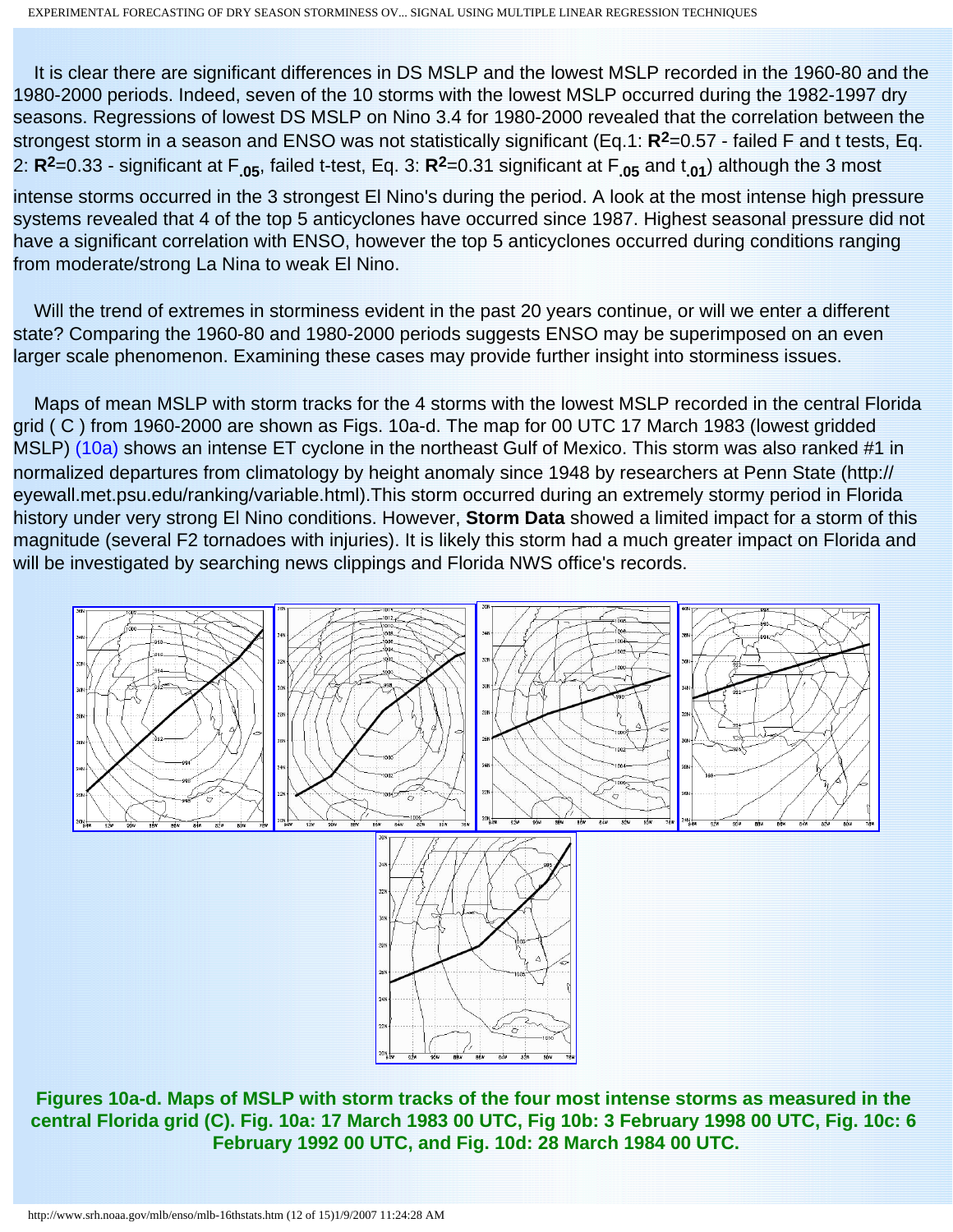The second-ranked storm occurred on 2-3 February 1998, and is shown on [Fig. 10b](http://www.srh.noaa.gov/mlb/enso/images/16th-10b.gif). This storm also occurred during very strong El Nino conditions, and its location and track are remarkably similar to Fig. 10a. This storm produced gale force winds, severe thunderstorms and tornadoes, minor coastal flooding, capsized boats and damaged docks, and caused extensive damage to the fishing industry. All told it produced 226 million dollars in damages in south Florida - the greatest non-freeze, non-hurricane weather disaster in their history up to that point.

The third-ranked storm occurred on 5-6 February 1992 and is shown on [Fig. 10c](http://www.srh.noaa.gov/mlb/enso/images/16th-10c.gif). This storm occurred during strong El Nino conditions (4<sup>th</sup> ranked 1960-2000) and produced extensive property damage via a severe weather outbreak, coastal flooding that washed out roads, and beach erosion.

 The fourth-ranked storm occurred on 27-28 March 1984 and is shown on [Fig. 10d.](http://www.srh.noaa.gov/mlb/enso/images/16th-10d.gif) This storm is unique in that it tracked well north of Florida, but was so large and intense that it caused low MSLP in the central Florida/ Florida grid. However, due to its northern track no significant weather occurred in Florida along the trailing cold front. This cyclone occurred during weak La Nina conditions and spawned a historic tornado outbreak in the Carolinas that killed 57 people.

 The fifth-ranked storm [\(Fig. 10e\)](http://www.srh.noaa.gov/mlb/enso/images/16th-10e.gif) was the infamous 12-13 March 1993 Superstorm that affected every corner of Florida, killing more than 50 people during weak El Nino conditions, making it #1 in human impact. This storm had a path similar to Fig. 10a and is ranked 5<sup>th</sup> because its unusually fast movement reduced the time-areaaveraged gridded MSLP. Fast-moving storms could influence the counted number of storms in the database in that fast-moving storms close to the 1012 threshold may not be counted, but this is a very rare phenomenon.

 There may or may not be significant differences in *individual* storm tracks and intensities between El Nino's and La Nina's. It seems clear one cannot blame an individual storm on the state of ENSO any more than one can blame it for individual tornadoes. One cannot then rule out a major ET cyclone during any phase of ENSO. Three of the top 5-ranked storms were in strong El Nino's, 1 in weak El Nino and 1 in weak La Nina. Additionally, major storms as measured by MSLP do not always produce the greatest human impact. Such was the case for the 22-23 February 1998 Florida storm that produced the deadliest tornado outbreak in Florida history, killing 42 people. This storm was not among the top 10 storms; in fact it was the 7<sup>th</sup>-ranked storm in the 1997-98 dry *season*.

 An individual storm provides an opportunity for critical elements to come together in space and time to produce hazardous weather. Not all storms reach their potential, and the development of extreme convection can come from lesser storms. This is why the *number* of storms in a *season* is most important - more storms mean more chances for all elements to come together to negatively impact the population; likewise, fewer storms can also have a negative impact.

## **5. CONCLUDING REMARKS**

 This study is the beginning of an investigation into how much regional specificity can be achieved in forecasts of dry season storminess from the ENSO signal. Clearly, there is a significant relationship between dry season storminess and ENSO over Florida, and a good portion of the Southeast United States. The ENSO signal can clearly be detected in storminess over an area as small as central Florida. However, there is much more information to be gleaned from the MLR results for the 3 areas used in this study. We have only scratched the surface.

 Most storms were reflected in all three grid sizes, however, the passage of a storm means different things in different areas. Florida is unique in that part of the state will *always* be to the right of any storm track and thus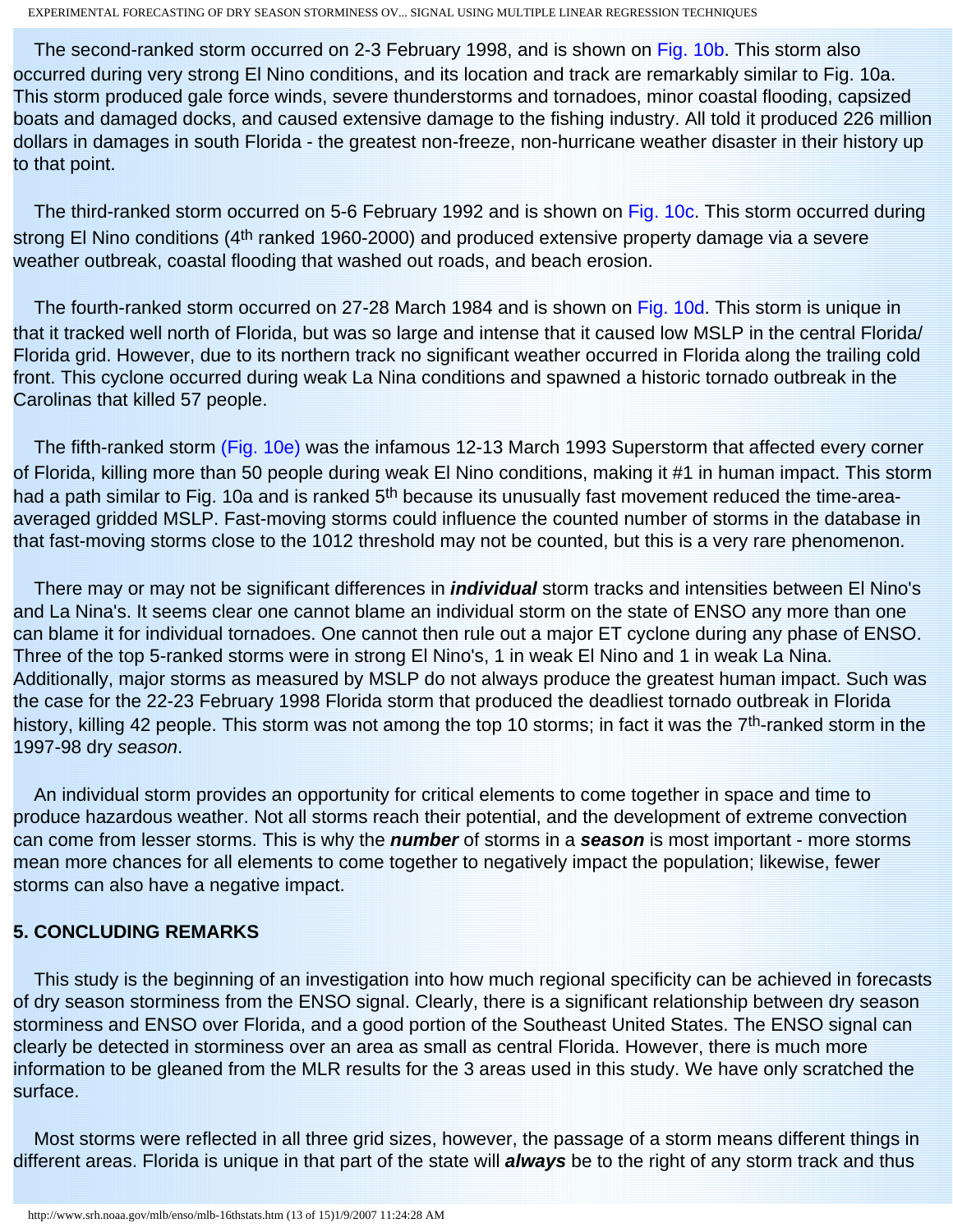in the warm sector. [Florida and the adjacent Gulf Coast also have a ready source of low-level moisture](http://www.srh.noaa.gov/mlb/enso/images/16th-sup6.gif)  [immediately available to fuel convective development.](http://www.srh.noaa.gov/mlb/enso/images/16th-sup6.gif) For other areas, especially inland, storminess may mean different impacts over the dry season. However, if one does not need to be so specific, the forecast can be hedged by using the larger area (grid A). One can then say with some certainty that a certain level of storminess will occur, and some areas within the larger area will experience extreme weather.

 Hoerling and Kumar (2000) noted that one of the outstanding problems in seasonal predictability research is determining how nonlinear the relationship between boundary forcing and the climate signal actually is. In Florida, the relationship between storminess and ENSO is approximately linear. Investigations are planned into other teleconnections and how they relate to ENSO and Florida storminess. These possibly nonlinear relationships may be why the experimental forecasts occasionally fail.

 Hoerling and Kumar also noted that empirical methods are highly competitive with dynamical ones on the seasonable timescale. The authors felt that after several years of practice forecasting they should put the experimental forecasts made from the MLR equations in this study on the Internet where they can be evaluated in real-time.

The introduction to the web site (**<http://www.srh.noaa.gov/mlb/enso/mlbnino.html>**) explains its purpose:

*This page is a product of research from the NWS in Melbourne, Florida on the EL Nino-Southern Oscillation (ENSO) and its impact on Florida's dry season and severe weather. This research, conducted since early 1997, was produced in recognition of the fact that climatic fluctuations on regional and global scales have been shown to have a profound impact on Florida's weather from season to season. The importance of seasonal forecasts can only increase as Florida growing population becomes more sensitive to extreme weather events every year. Due to this sensitivity there is a need to better understand seasonal variability and seasonal forecasting of weather-related hazards.* 

*This page assimilates a variety of information on seasonal forecasts for Florida in an easy-to-use format in order to keep society better informed and has four main goals: 1) Provide a clearinghouse for official NWS and NOAA seasonal forecasts and outlooks for the Florida region. 2) Provide an easy method to monitor meteorological measurements of the progress of the seasons through links to official NWS products and experimental, locally-produced, graphical products. 3) Provide experimental graphical dry season forecasts and localized meteorological interpretation of official and experimental forecasts, and 4) Provide educational material to help users such as emergency managers, planners, forecasters and the public to better understand the physical relationships between ENSO and Florida weather and the predictability of these relationships to better aid preparedness and mitigation efforts. Potential users of this page must read the disclaimer before proceeding.* 

## **6. REFERENCES ([NWS Melbourne, Florida Research Page\)](http://www.srh.noaa.gov/mlb/research.html)**

Changnon, S. A., 2000: Scientific issues associated with El Nino 1997-98. *El Nino 1997-1998: the climate event of the century*. S. A. Changnon. Ed. Oxford University Press. 68-108.

Hagemeyer, B. C., 1996: Peninsular Florida tornado outbreaks: a review and a look to the future. **Presented to 21st Annual Meeting of the National Weather Association.** Cocoa Beach, FL., 12/96.

\_\_\_\_\_, 1997: [Peninsular Florida tornado outbreaks.](http://www.srh.noaa.gov/mlb/houtbrk.html) **Weather and Forecasting, 12,** 399-427.

\_\_\_\_\_, 1998: [Significant extratropical tornado occurrences in Florida during strong El Nino and strong La Nina](http://www.srh.noaa.gov/mlb/sls19paper10-1.html)